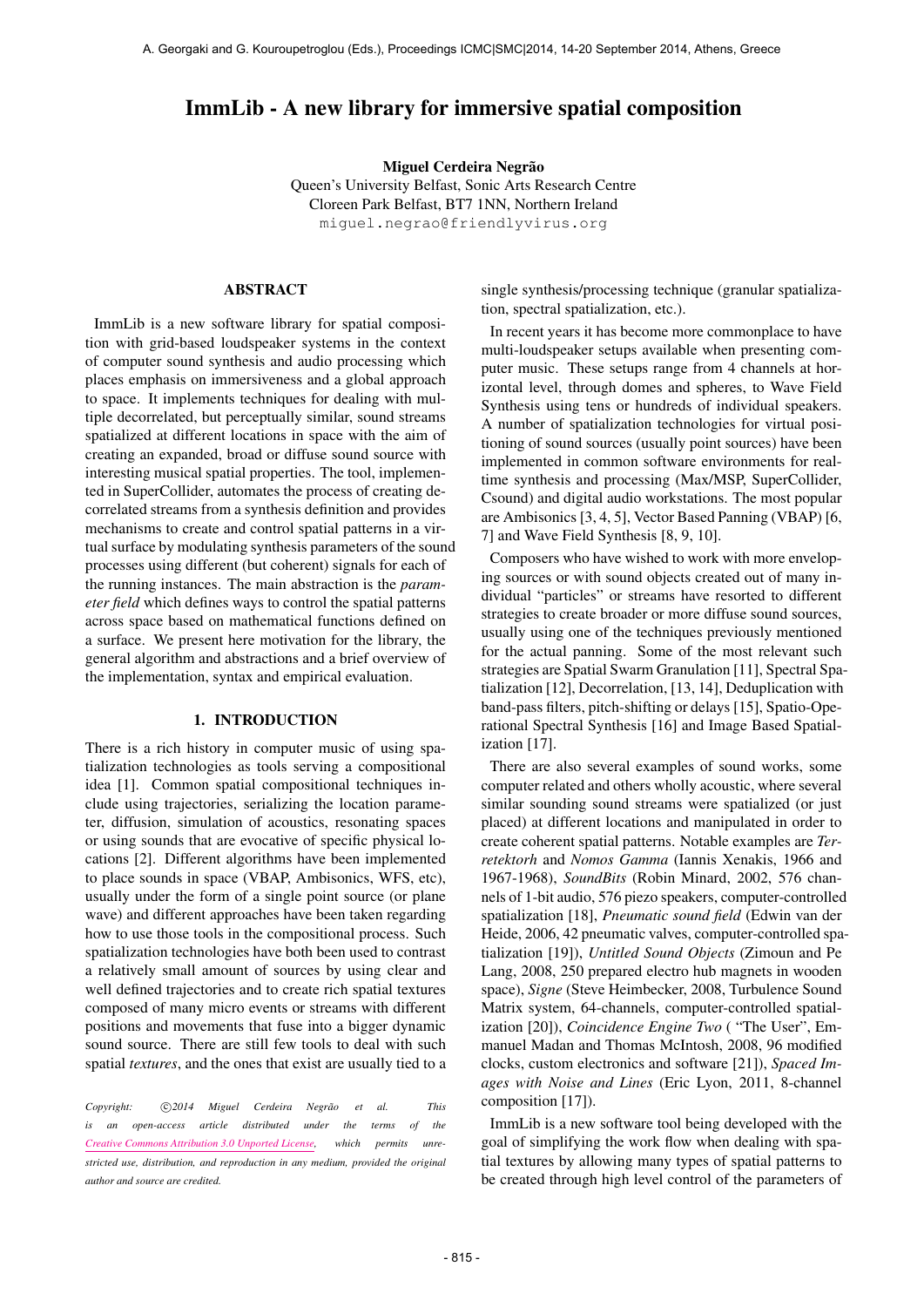any sound synthesis or audio processing algorithm (sound process).

#### 2. IMMLIB

ImmLib implements a set of spatial composition techniques. The library presents an environment with the basic tools for working with multiple copies of the same sound process spatialized at different points in space, allowing users to focus on how the sound processes evolve and the spatial patterns used, relieving them of the tedious task of setting up the multiple streams and connections. The system enables setting up rules for determining the evolution of the spatial relationship of the same parameter in multiple copies of the same sound process spatialized at multiple locations by defining *parameter fields*. As a high level framework for spatial composition the system can use different spatialization algorithms, although currently only VBAP and direct speaker addressing is implemented.

Spatial patterns in this context are taken to mean the suggested movement or spatial impression that is perceived when one hears a complex sound source composed of many individual elements spread in space. The contributions from each source are received by the listener and often (but not always) fuse into one single complex percept. Depending on the spectral and temporal relation between the sonic output of each source they can fuse perceptually into one spatially diffuse sound object, create a texture where individual components can still be somewhat detected but are nevertheless perceived as part of the whole, or be perceived as entirely separate entities. This spatial impression can be indeterminate such as with a sense of "space", "depth" or "volume", with it's features only vaguely perceivable and difficult to separate, or be very well defined such as with precise periodic movements ("waves", "sweeps", etc.) with quantifiable features (frequency, width, speed, regularity). In any case, it's not easy to find terms to describe such patterns and, as often happens, one has to borrow terms from the visual domain or mathematics.

## 2.1 Model and Implementation

ImmLib is implemented as a set of classes for the Super-Collider language [22] and auxiliary programs. It is implemented on top of the UnitLib library [23]. Unit Lib allows synthesis definitions (*Udef* class) to be instantiated into units (*U* class) which can be easily send audio to each other via chains (*UChain* class). A score (*UScore* class) can be built by placing chains on a timeline. Listing 1 shows UnitLib's syntax.

```
Listing 1. UnitLib usage example.
var x = UChain(
        [\whiteNoise, [\amp, 0.5]],
         \stereoOutput
)
.startTime_(10)
.duration_(60);
UScore(x).prepareAndStart
```
ImmLib is designed to work with two-dimensional grids of loudspeakers covering spaces such as domes, spheres or single walls. It spatializes a sound process, defined in a Udef, by creating multiple instances of the sound process and spatializing them at points isotropically distributed on an imaginary surface, conceptualized as hovering over the loudspeaker grid. The speaker system and spatialization method being used with the library must be able to place a virtual source on this virtual surface in order for the library to work correctly (e.g. a full sphere requires speakers above and below the floor level). The spatial patterns are created by associating mathematical functions defined on this conceptual surface, which we call *parameter fields*, with a parameter of the sound process.

The surface can be modeled mathematically by a twodimensional Riemannian manifold which has associated a set of coordinate maps. A coordinate map is an homeomorphism which sends a portion of a plane into threedimensional space  $(f : A \subset \mathbb{R}^2 \to \mathbb{R}^3)$ . It's inverse function  $(f^{-1}: B \subset \mathbb{R}^3 \to \mathbb{R}^2)$  goes from the surface embedded in three-dimensional space back to the coordinate space. Coordinate map's are useful in this context because to define a function  $f$  on the surface we only need to define the function on the flat two-dimensional coordinate space since the coordinate map  $g$  will extend the function to the surface in three-dimensional space through composition  $f' = g \circ f$ . It's usually easier to define functions on the two dimensional coordinate space then on the threedimensional space where the surface is embedded, and for this reason in ImmLib parameter fields are functions of  $u$ ,  $v$ , the two spatial coordinates and  $t$ , time. Having a way to measure distances on the surface is useful for writing interesting functions. Given a connected Riemannian manifold the distance between two points can be determined by the arclength of a minimizing geodesic connecting them. The distance function d defined on the surface can likewise be pulled back onto the coordinate space  $d' = g^{-1} \circ d$ .

A surface is implemented in ImmLib by the PSurface class which contains an instance of PRiemannianManifold. To create a PRiemannianManifold one must supply a coordinate map and it's inverse, a distance function defined on the coordinate space  $(d : \mathbb{R}^2 \to \mathbb{R})$ , the domain of the coordinate map ( $A \subset \mathbb{R}^2$ ), the maximum distance between two points on that domain and whether the surface is closed or not. A PSurface also contains an array with points on the coordinate space which determine the number and location of the point sources to use when spatializing each copy of the sound process. Currently the available surfaces are *PSphere(n)* which generates n points on the unit sphere using a simple algorithm from computational geometry [24], *PGeodesicSphere(n)* which generates a set of points by successive projections of an icosahedron onto the unit sphere and *PPlane(origin, dx, dy, n, m)* which creates a parallelogram rectangle in 3D space.

Given a Udef, a PSurface with  $n$  points and and an associative array of m synthesis parameter names (e.g. *'freq'*) to definitions of control signals, the library will create  $n$ units and spatialize each one at the nth point of the PSurface. For each parameter in the associative array  $n$  control signals are created and connected to the corresponding units.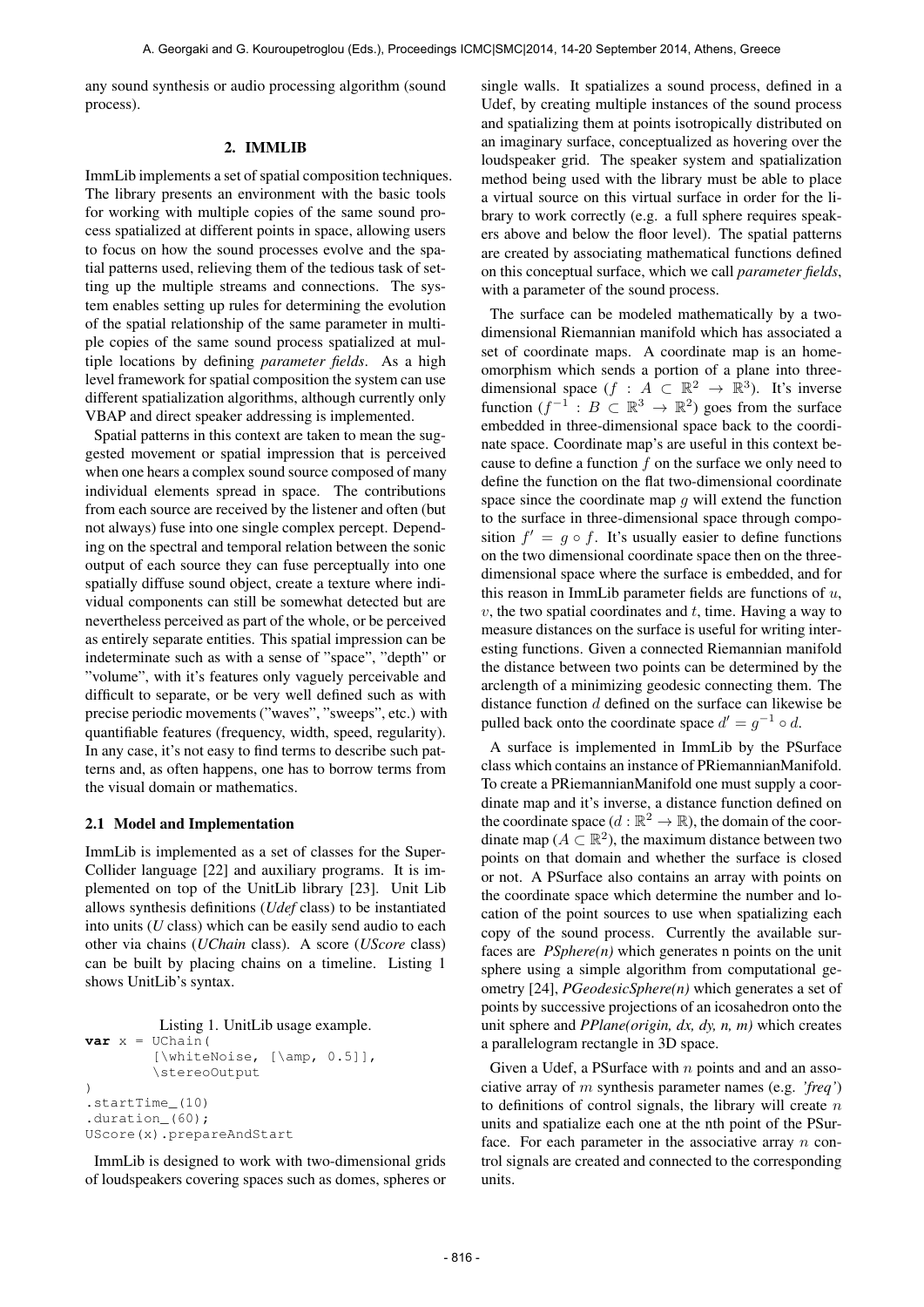(

The control signals are generated either from the Super-Collider language by sending OSC messages to the server at a regular interval (usually 0.1s) or by creating auxiliary audio process in the server and connecting them into the corresponding parameters of each unit. In either case the control signals are generated from parameter fields.

## 2.2 Parameter Fields

Parameter Fields (pfields) model spatial patterns using real valued functions of time defined on the coordinate space of the surface:

$$
f: A \subset \mathbb{R}^2 \times \mathbb{R} \to \mathbb{R}.
$$

Given a parameter field pf to be assigned to synthesis parameter p, it's value at time t and position  $w = (u, v)$ ,

$$
x = pf(u, v, t),
$$

represents the numeric value of  $p$  at position  $w$  at time  $t$ . Ideally, the sound coming from that direction should sound as if the parameter of synthesis has the value  $x$ . In the simplest case where a parameter field is directly connected to a parameter of synthesis (no further manipulation of the output of the parameter field), given unit  $u_n$  spatialized at  $p_n = (u_n, v_n)$  the control signal for parameter m is generated by animating the function

$$
f_n(t) = \text{pf}(u_n, v_n, t).
$$

Since a parameter field is defined in terms of coordinates  $(u, v)$  in the coordinate space it's possible to apply the same field to different surfaces by just composing it with different coordinate maps, this allows for the definition of pfields in ImmLib to be independent of the surface being used such that if a score is created with a certain surface in mind, it will be relatively easy to convert it to a different surface.

In general parameter fields can themselves have parameters, in which case the control signal for point  $n$  becomes

$$
f_n(t) = \text{pf}(u_n, v_n, t, c_1, c_2, \ldots).
$$

The parameters can be modulated by time dependent functions

$$
f_n(t) = \text{pf}(u_n, v_n, t, c_1(t), c_2(t), \ldots)
$$

or by other parameter fields

$$
f_n(t) = \text{pf}_1(u_n, v_n, t, \text{pf}_2(u_n, v_n, t, d_1(t), \ldots), c_2(t), \ldots).
$$

If the mathematical function used for a pfield is continuous on the spatial variables  $<sup>1</sup>$ , which is not uncommon</sup> for functions given by simple formulas, then the relationship between the values of the synthesis parameter being modulated at two points close together is not arbitrary: the closer the points the closer the values of the parameter. This gives rise to *spacial coherency* which contributes to the creation of spatial patterns. This is perhaps the most important property of parameter fields.

<sup>1</sup> For all  $t_0$ ,  $(x, y) \mapsto f(u, v, t_0)$  is continuous.

Let us go over a concrete example. Consider the pfield defined by

pf(u, v, t, u<sub>0</sub>, v<sub>0</sub>, c) = 
$$
\begin{cases} 0 & \text{if } \text{dist}((u, v), (u_0, v_0)) > c \\ 1 & \text{if } \text{dist}((u, v), (u_0, v_0)) \leq c \end{cases}
$$
 (1)

where  $p_0 = (u_0, v_0)$  is a fixed point on the surface. This pfield doesn't depend on time, only on  $p_0$  and c. It acts as a "spotlight": any points closer to  $p_0$  then c are lighted (value 1) and all the other points are in the dark (value 0). Figure 1 shows a plot of this pfield, using the built in plotter (PSmoothSurface and PGridPlot classes) which can animate a real-time visualization of the field and figure 2 shows the positions of the virtual sources. Listing 2 shows the ImmLib code for creating the field defined in equation 1. First a Udef is created with one white noise generator passing through a low pass filter, with controls for amplitude and filter frequency, then the "spotlight" pfield is defined using a function and connected to the freq parameter using an ImmDef. The ImmDef is given specs used to create a GUI with sliders for real-time control of  $u_0$ ,  $v_0$ , and c. Finally a chain is created with one unit and associated ImmDef and added to a score.

## Listing 2. PField example

```
Udef(\filteredNoise, {
 arg freq = 440, amp = 0;
 var noise = WhiteNoise.ar;
  var in = \text{UIn.ar}(0,1);
  var out = BLowPass.ar( in, freq.clip
      (20,20000).lag(1), 1 );
  UOut.ar(0, out * amp)
})
.setSpec( \freq, \freq.asSpec )
)
\left(var m = 40;
//surface definition
var surface = PSphere(m);
var distFunc = surface.distFunc;
var maxDist = surface.maxDist;
//pfield definition
var pf = PField({}arg u, v, t, u0=0.0, v0=0.0, c=0.0;
 var x = distFunc. (u, v, u0, v0) /maxDist;
  if( x < c ){ 1 }{ 0 }
});
//connect pfield to freq param.
var \def = \mp \text{ImmDef}//timer and sliders event streams
  arg t, u0, v0, c;
  var out = pf.(t, u0, v0, c);//scale between 100Hz and 3000Hz
 var out2 = out.linlin(0.0, 1.0, 100, 3000);
  ( freq: UArg( out2 ) )
}, surface, 0.1,[
        //specs for sliders
        \u0, \azimuth,
```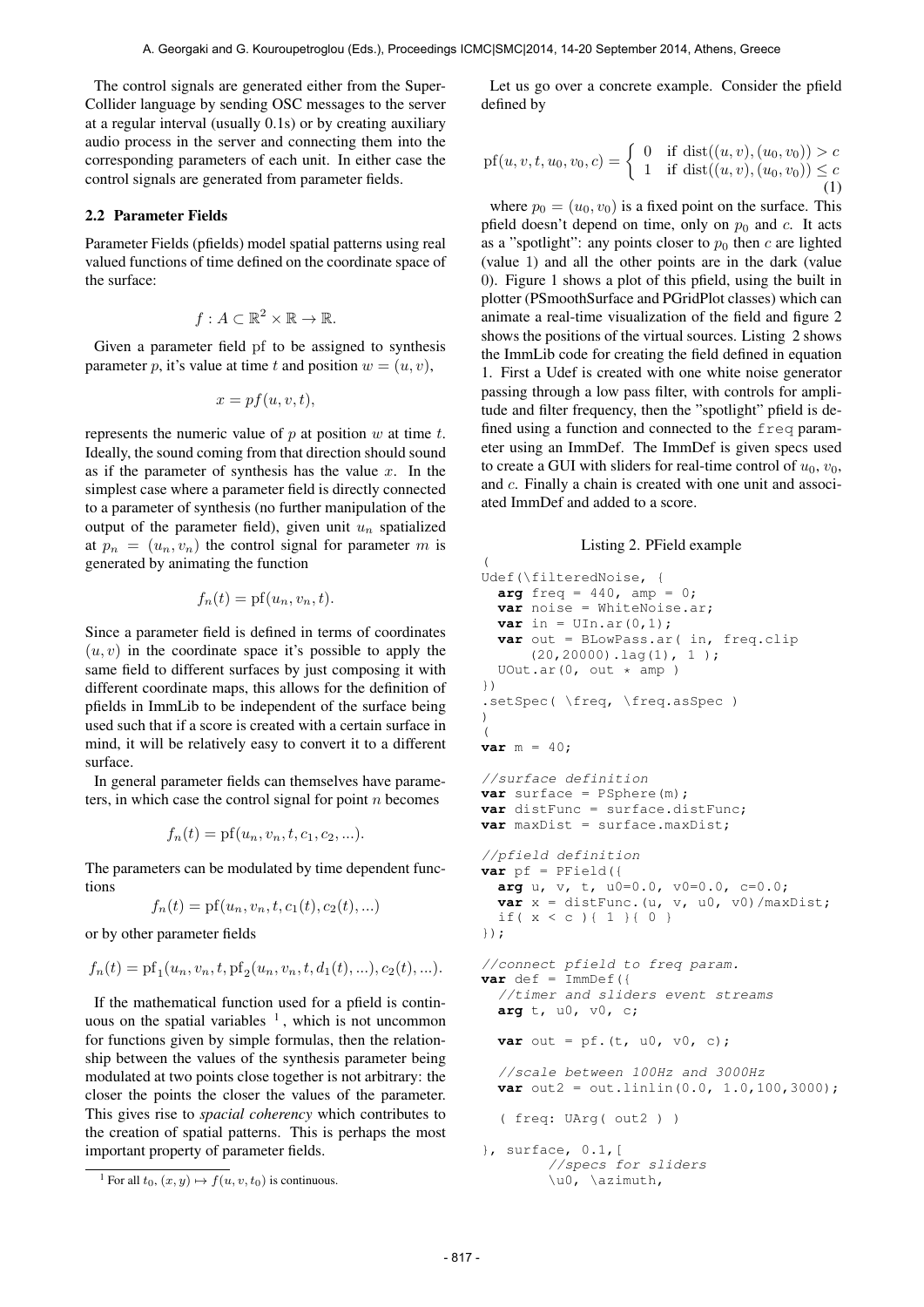```
\v0, \elevation,
        \c, [0, 1.0]]);
//setup chain and score
var mod = ImmMod(def, [\csc 0.5]);
var chain = ImmUChain(
  surface, 0, 1, inf, true,
  [\filteredNoise, [\amp,0.1], mod];
) .fadeIn(1) .fadeOut(1);var score = ImmUScore(surface, chain);
score.gui
)
```


Figure 1. Parameter field "spotlight" plotted with  $(u_0, v_0) = (0, 0), c = 0, c = \frac{1}{4}$  $\frac{1}{4}$ ,  $c = \frac{1}{2}$  $\frac{1}{2}$  and  $(u_0, v_0) =$  $(0, \frac{\pi}{2})$  $(\frac{\pi}{2}), c = \frac{1}{2}$ 2



Figure 2. Positions of the virtual sources for *PSphere(40)*

Listening to this example on a spherical setup with speakers above and below the floor level, with  $c = 0$  one would hear an enveloping cloud of low passed noise coming from all directions. Each of the 40 virtual sources is playing a decorrelated noise signal which contributes to the feeling of being enveloped. Increasing the  $c$  parameter from 0 to 1, one would hear the sound in the frontal direction start to become brighter, this brighter region would start to expand symmetrically until finally occupying the whole sphere. The lag on the *freq* control ensures a smoother transition between the two frequency values.

#### 2.3 Functional Reactive Programming

The evaluation and animation of pfields is done in *sclang* 2 using an implementation for SuperCollider of Functional Reactive Programming (FRP) [25, 26] part oftechniques FPLib [27]. This allows for the animated pfields to easily interact with other event streams  $3$  such as from graphical

user interfaces, MIDI or Open Sound Control (OSC) messages. Time is represented by an event stream of floats carrying the elapsed time in seconds and updated periodically by a timer. A PField is evaluated using the mandatory time event stream, together with optional event streams for additional parameters and returns another event stream carrying an array with the result of the evaluation of the function at each of the points of the PSurface. The returned event stream can be further manipulated before being associated with the synthesis parameters using any of the combinators of FRP such as fmap (processing values), accum (storing state), apply (applicative functor interface, for combining streams) or switch (dynamic event switching) 4 . For instance two evaluated PFields can easily be multiplied:

//evaluate field 1 **var**  $a = pf1.(t)$ //evaluate field 2 **var**  $b = pf2. (t)$ //multiply streams //applicative syntax { **arg** x,y; x\*y} <%> a <\*> b //lift syntax { **arg** x,y; x\*y}.lift.(a,b) //using polymorphism  $a * b$ 

Mathematical operators can also be used directly on event streams through polymorphism, but this is expensive as it creates one thunk per operation.

The switchInto combinator allows changing the stream currently associated with a synthesis parameter dynamically, when some other stream produces an event. This allows extending the system to use not just pure mathematical functions but also algorithmic definitions which react to events in real-time. It also allows for efficient implementation of functions which are piece-wise on the time parameter. Listing 3 shows an example where every time a slider moves from it's two values, 0 or 1, the result stream switches between using pf1 or pf2.

```
Listing 3. Dynamic event switching
var def = ImmDef ({
 arg t, slider1;
  var out = slider1.switchInto{ |v|
    if(v==0){pf1.(t)}{pf2.(t)}
  };
  ( amp: USpecArg( out ) )
}, surface, 0.1,[
  //specs for sliders
  \slider1, ControlSpec(0,1,step:1)
]);
```
Event streams can also be used to entirely bypass the pfield mechanism, creating the final values directly. This was used to prototype and experiment with *continuous cellular automata* and *reaction-diffusion systems* which instead of using pure mathematical functions are implemented

<sup>2</sup> The SuperCollider language interpreter.

<sup>&</sup>lt;sup>3</sup> Classic FRP has two main abstractions Event Streams (discrete) and Signals (continuous). In ImmLib we use mainly Signals, nevertheless we

will continue to refer to event streams which should be clearer for a wider audience.

<sup>4</sup> In FPLib these are called collect, inject, <%> and switchInto.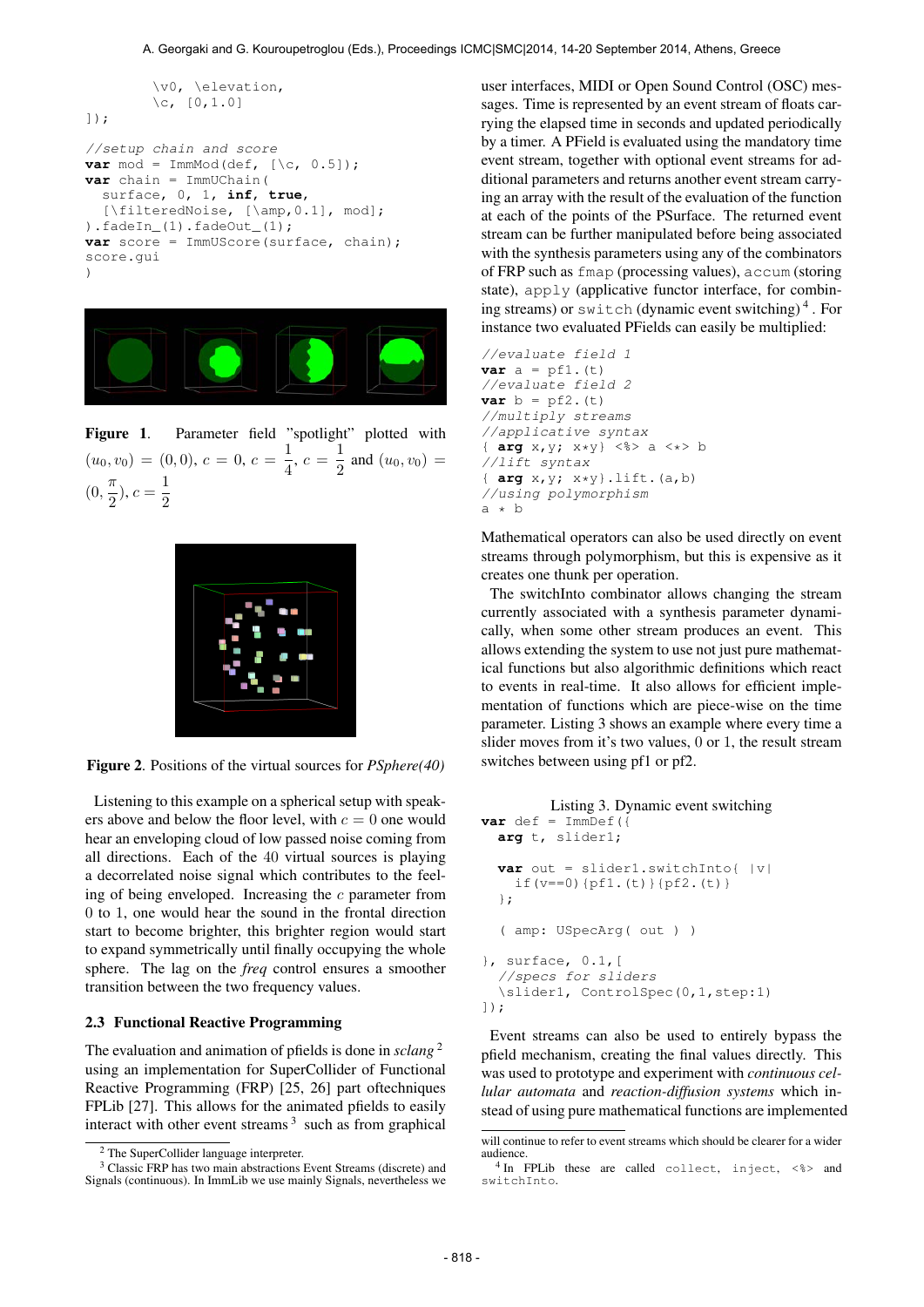through algorithms that update values of a cell of a grid based on the values of neighboring cells.

## 2.4 Predefined Parameter Fields

The library comes supplied with a number of predefined pfields, below we list some of them. Gradient, wave2D, spotlight, expandContract and sphericalHarmonic are defined directly using mathematical functions, continuous-RandomSpotlight, randomHills and moveHills are defined using FRP and the spotlight function.

• *gradient*(*t, u0, v0, a, b)* : A pfield defined by

$$
pf(u, v, t, u_0, v_0, a, b) = a(1 - x) + bx
$$

where

$$
x = \frac{d((u, v), (u_0, v_0))}{\text{maxDist}} \text{ and } a, b \in [0, 1].
$$

It goes linearly from value a at point  $(u_0, v_0)$  to value b at points at the maximum distance from  $(u_0, v_0)$ . See Figure 3.

• *wave2D(t, u0, v0, l, freq, g)*: A pfield defined by

$$
pf(u, v, t, u_0, v_0, f, l) = g(lx + ft)
$$

where

$$
x = \frac{d((u, v), (u_0, v_0))}{\text{maxDist}}
$$

It implements a wave traveling through a surface caused by a point source at  $(u_0, v_0)$  emitting a signal given by function  $g$  where the speed of propagation is proportional to l. The speed of propagation controls the spatial wavelength, i.e. the distance of two successive peaks on the surface for fixed  $t$ . See Figure 3.

- *spotlight(t, u0, v0, c, d)* : A pfield similar to equation 1. It grows symmetrically from a start point until occupying all the surface. It returns 1 if the distance between  $(u, v)$  to  $(u_0, v_0)$  is smaller then  $c \in [0.1]$  and 0 otherwise.  $d \in [0, 1]$  controls the wideness of the smoothing area when transitioning from 0 to 1.
- *expandContract(t, u0, v0, c)* : A pfield defined by

pf(*u*, *v*, *t*, *u*<sub>0</sub>, *v*<sub>0</sub>, *c*) =  
\n
$$
\begin{cases}\n\text{spotlight}(u, v, t, u_0, v_0, 2c) & : c \in [0, 0.5[ \\
\text{spotlight}(u, v, t, u'_0, v'_0, 2(1-c)) & : c \in [0.5, 1].\n\end{cases}
$$

It expands symmetrically from a start point until occupying the entire surface and then shrinks into  $(u'_0, v'_0)$ , the antipodal point.

• *sphericalHarmonic(m, l)(t, f)* : A pfield defined by the spherical harmonic function of degree  $l$  and order  $-l \leq m \leq l$ . The spherical harmonic function is multiplied with a sinusoidal function with frequency f. See Figure 3.

- *continousRandomSpotlight(t, numSecs, curve)* : A pfield that grows symmetrically from a start point until occupying all the surface and then shrinks back to the same point, it then randomly chooses another point to grow from and repeats the procedure. It takes *numSecs* to grow from and shrink back to the chosen point.
- *randomHills(t, numSecs, numHills, sizeA, sizeB, bump-Size, heightA heightB)* : Every *numSecs*seconds switches into a new function. Each function is composed of the sum of *numHills* "spotlight" functions with centers at random points (the hills) each hill having a random wideness in *[sizeA, sizeB]* and height in *[heightA, heightB]*. The animation progressively cross-fades from one set of hills to another in *numSecs* seconds.
- *moveHills (t, numSecs, numHills, size, step)* : *numHills* "spotlight" functions are created with random center locations and wideness given by *size*. On each iteration of the timer (the time between iteration is given by the *delta* parameter of ImmDef) the center of each hill is moved in a random direction by a distance given by *step*. This creates Brownian movement of the center of the spotlight functions.



Figure 3. Plots of parameter fields *gradient* (wall configuration), *spherical harmonic* and *wave2DSin* (spherical configuration).

## 3. EMPIRICAL EVALUATION

The pfields created so far have been evaluated by the author in the Sonic Lab of the Sonic Arts Research Center of Belfast Queens University. The lab has 4 rings of 8 speakers at heights of 5.5m, 2.83m, 0m, and −4.6m with a total of 32 speakers. This system allows placement of sounds roughly in any direction, which suggests the use of a sphere as surface for ImmLib. Each pfields was evaluated taking note of how different types of sound processes (noisy, pitched, synthetic, file based, etc.) and different values of the pfield parameters create different types of behaviors.

While this evaluation is ongoing we can already formulate some provisional observations.

Given that the sound process is entirely determined by the user the final sonic result will in practice be the outcome of the interaction between pfields and the parameters of synthesis they control. When using the library one needs to experiment with assignment to different synthesis parameters as the results can be quite different depending on the parameter chosen.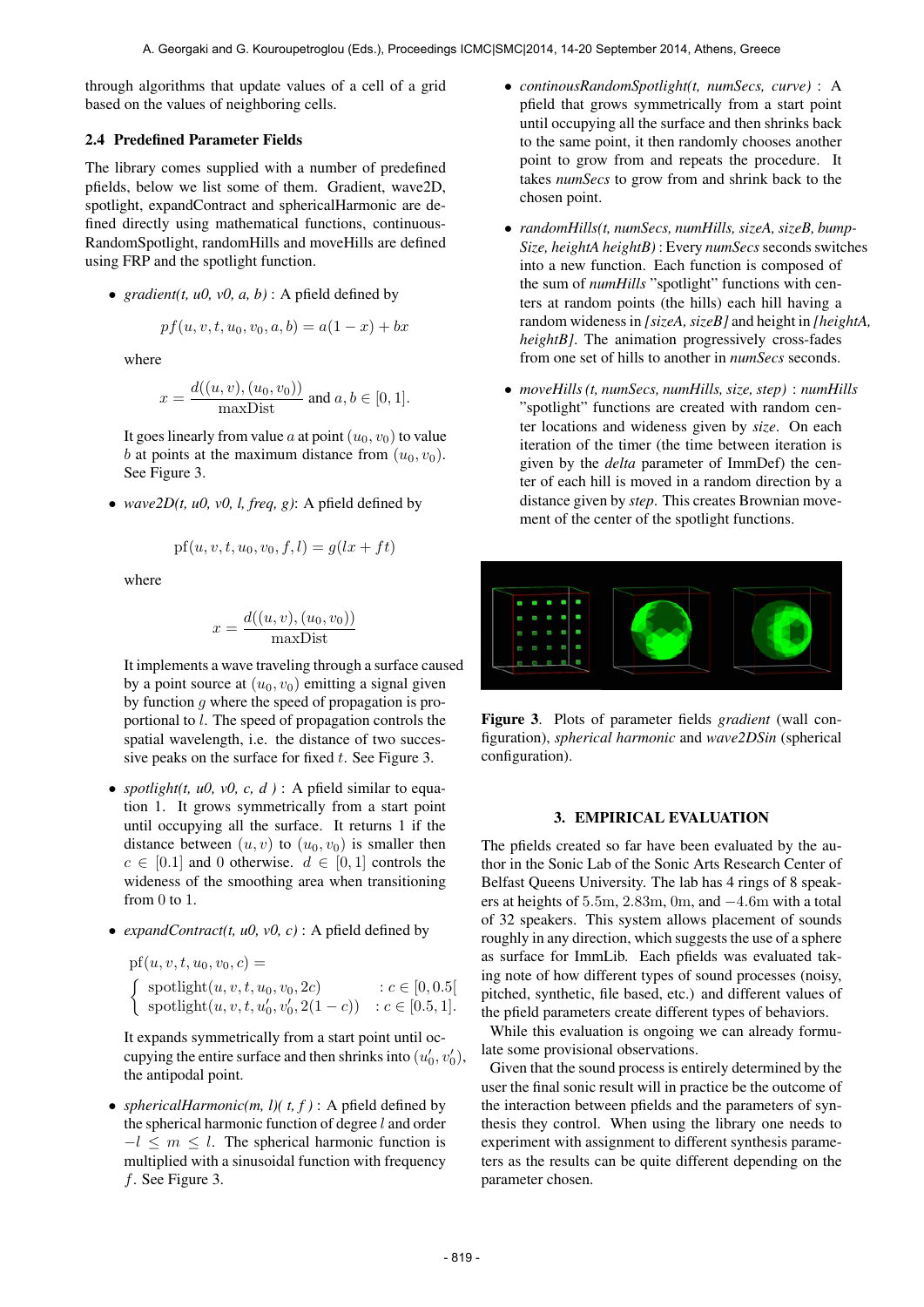Each instance of the mono sound process which is created should be decorrelated [14] from the other instances. If this is not the case, then the multiple streams will sound identical and might be perceived as a single point source due to the precedence effect. In practice this means that either the sound process should include non-deterministic unit generators (which SuperCollider automatically instantiates with different random seeds) or in case all unit generators are deterministic the range used for the values should be big enough for the resulting streams not to be correlated. When using a (mono) sound file as source material, it should either be sent through an included decorrelation unit<sup>5</sup>, the reading start positions in the sound file should be different for each point of the surface or further processing should be applied taking into account what was just mentioned before. Using noise and impulse generators as main sound source works quite well with the system since the streams are completely uncorrelated at each point of the surface.

Depending on the values of the parameter field, the type of parameter it is attached to and the type of sound process used there can be strong or weak agreement between what the pfield looks like on the animated plot and what is actually heard. When the pfield is moving the agreement tends to be stronger with slow movements and break down completely when speeds cause each stream to amplitude modulate at frequencies close to 20Hz.

Amplitude is a special parameter, slightly different from other parameters: assigning a pfield to the amplitude parameter causes the sound to be played at different times in different areas of the surface, therefore we can make the sound "travel" through the surface. Traveling includes not only going from point  $a$  to point  $b$  but also going from nowhere to everywhere, bifurcating and other more complex behaviors.

As an example of the observations made during this evaluation, we present part of the analysis of the *wave2DSin* pfield assigned the to amplitude control of a white noise generator.

With  $f = 0.2$ Hz and  $u_0 = 0$ ,  $v_0 = 0$  a slow rhythm is created, as it takes 5 seconds for the wave to travel from one side to the other of the room. Depending on the value of l different effects are created:

- 1.  $l = 0$ : There is no spatial movement, sound comes from every direction.
- 2.  $l = 0.05$ : The sound, appearing from the back, quickly fills the room, stays in all the space for a while, then exits quickly from the front going into full silence. The filling of the space happens symmetrically along the back-front axis. One needs to be attentive to detect that the sound is starting from the back.
- 3.  $l = 0.2$  It's very clear that sound expands from the back to the front. At no point does it fill the whole space.
- 4.  $l = 0.3$ : There is even less filling of the space, it's more clear where the sound is at each moment as if it was a band or stripe. The loudness when the peak crosses the center of the room is higher the previously. Occasionally it appears one can hear two distinct peaks of amplitude halfway through the movement. Still goes to silence after each passage.
- 5.  $l = 1.2$ : The peaks pass through the room without it ever going to full silence. When one peak of amplitude is arriving on the front one hears another peak appearing again at the back.

Front to back and back to front movements (i.e. the same movement after the listener has rotated 180 degrees) provoke different reactions. Back to front seems to be more intense, perhaps because the sensation that something is behind oneself increases alertness.

Comparing the difference between white noise, white noise modulated with a low frequency square wave and a random impulse generator (where in all three the pfield was assigned to the amplitude control) and fm synthesis (where the pfield was assigned to the fm modulation index, *i*) it was observed that simple white noise seems to make the movement more clear when the movement is sideways (relative to the head) while modulated white noise seems to be more clear when the movement is along the front-back axis. The impulse generator creates a quite clear movement as well. Fm creates a much more ambiguous movement, although setting the range for *i* high enough makes the movement definitely perceivable. The spatial sensation created by modulating *i* is quite interesting, it's subtle yet paying close attention one can indeed track the movement of the increase in energy of higher frequencies across the room.

The library has some practical issues. As it is based on the duplication of the same sound process  $n$  times, the cpu load also increases  $n$  times when compared to a non-duplicated process. Even on modern multi-processor and multicore computers<sup>6</sup> it's fairly easy to consume all the available resources which places a limit on the complexity of a composition. When testing a single sound process it was possible to use a surface with up to 60 points on an 8-core computer, but with a complex composition the maximum number of points can only be a fraction of that. The default evaluation strategy for pfields runs on *sclang* which is notably slow and not multi-core aware, the number of pfields/points that can be evaluated simultaneously is therefore not very high. To address this issue, an alternative evaluation strategy that runs on *scsynth* has been added although it is limited to pfields that don't use dynamic event switching and the syntax used is different. The learning curve of the library is somewhat steep as users must first become familiar with the syntax of both UnitLib and FPLib's FRP system before they can fully use ImmLib.

The library has been used by two composers at SARC as part of a collaboration started in order to obtain feedback and useful insight with one work making use of the library already presented to the public.

<sup>5</sup> The use of the decorrelation unit does not significantly increase cpu usage.

 $6$  UnitLib can take advantage of all the cores available by using n scsynth servers for  $n$  cores, although some restrictions apply.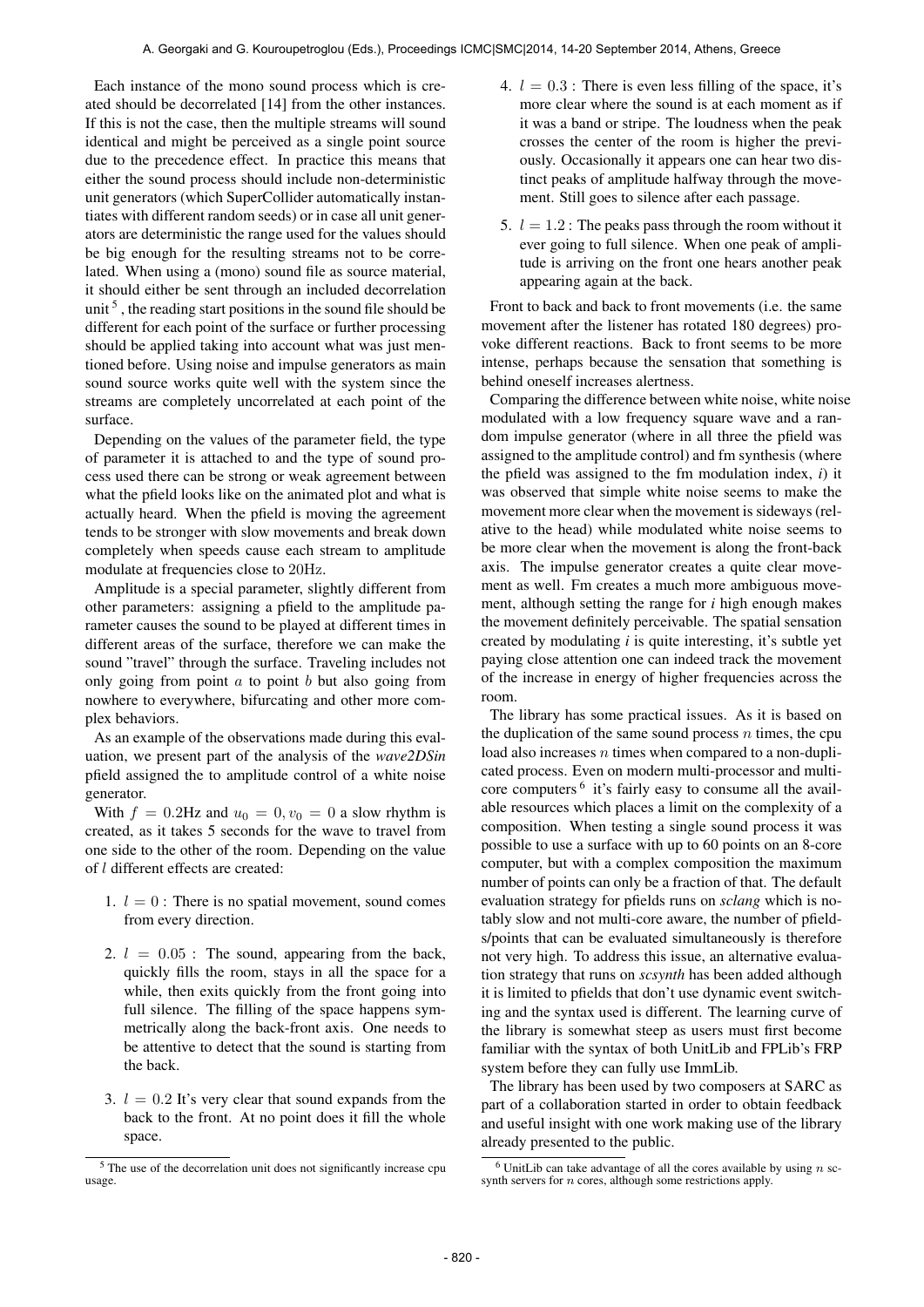ImmLib will be made freely available under the GNU General Public License.

## 4. CONCLUSIONS AND FUTURE WORK

In this paper we presented a new library for spatial composition with grid-based loudspeaker systems. The framework built around surfaces and functions on surfaces (pfields), the emphasis on spatial coherency across multiple parallel control signals and the generality in regard both to the synthesis/processing algorithms and the spatial functions used distinguish this system from other spatialization tools.

Future work will focus on adding more pfields to the library and adapting it to make use of other panning systems (Ambisonics, binaural). Pfields could also be used for the creation of clouds of events if interpreted as probability distributions: the value of a pfield at a point would represent the probability that an event is created at that location. The system could be extended to use 3D grids of speakers (e.g. 5 x 5 x 5 with 2m spacing) by using volumes instead of surfaces and using parameter fields defined in 3D space which would be functions of  $x,y,z,t$  instead of  $u, v, t$ . The output for each point could be sent directly to each speaker or Distance-Based Amplitude Panning could be used[28]. Finally there is potential in exploring systems such as reaction-diffusion due to the richness of behavior that can be extracted from a comparatively small amount of parameters.

## Acknowledgments

This work was funded by the Portuguese Foundation for Science and Technology (*Fundação para a Ciência e a Tecnologia*).

#### 5. REFERENCES

- [1] J. Chowning, "Turenas: the realization of a dream," *Proc. of the 17es Journées d'Informatique Musicale,* 2011.
- [2] M. A. Baalman, "Spatial composition techniques and sound spatialisation technologies," *Organised Sound*, vol. 15, no. 03, pp. 209–218, 2010.
- [3] M. A. Gerzon, "Periphony: With-height sound reproduction," *Journal of the Audio Engineering Society*, vol. 21, no. 1, pp. 2–10, Feb. 1973.
- [4] D. Jérôme, "Représentation de champs acoustiques, application à la transmission et à la reproduction de scenes sonores complexes dans un contexte ` multimédia," Ph.D. dissertation, Ph. D. Thesis, University of Paris VI, France, 2000.
- [5] J. C. Schacher and P. Kocher, "Ambisonics spatialization tools for max/msp," *Omni*, vol. 500, p. 1, 2006.
- [6] V. Pulkki, "Virtual sound source positioning using vector base amplitude panning," *Journal of the Audio Engineering Society*, vol. 45, no. 6, 1997.
- [7] S. Wilson and J. Harrison, "Rethinking the BEAST: Recent developments in multichannel composition at birmingham ElectroAcoustic sound theatre," *Organised Sound*, vol. 15, no. 03, p. 239–250, 2010.
- [8] A. J. Berkhout, D. de Vries, and P. Vogel, "Acoustic control by wave field synthesis," *The Journal of the Acoustical Society of America*, vol. 93, p. 2764, 1993.
- [9] S. Spors, R. Rabenstein, and J. Ahrens, "The theory of wave field synthesis revisited," in *124th AES Convention*, 2008, p. 17–20.
- [10] "GameOfLife WFSCollider." [Online]. Available: <https://github.com/GameOfLife/WFSCollider>
- [11] S. Wilson, "Spatial swarm granulation," in *Proceedings of the International Computer Music Conference*, Belfast, N. Ireland, 2008.
- [12] D. Kim-Boyle, "Spectral spatialization an overview," in *Proc. Int. Computer Music Conf*, Belfast, 2008.
- [13] H. Vaggione, "Composing musical spaces by means of decorrelation of audio signals," in *Proceedings of the DAFx Conference on Digital Audio Effects*, 2001.
- [14] G. S. Kendall, "The decorrelation of audio signals and its impact on spatial imagery," *Computer Music Journal*, vol. 19, no. 4, pp. 71–87, Dec. 1995.
- [15] R. McGee, "Sound element spatializer," MS Thesis, University of California, 2010.
- [16] D. Topper, M. Burtner, and S. Serafin, "Spatiooperational spectral (sos) synthesis," in *Proceedings of the International Conference on Digital Audio Effects*, Hamburg, Germany, 2002.
- [17] "Image-based spatialization," in *Proceedings of the International Computer Music Conference*, Ljubljana, Slovenia, 2012, pp. 200–203.
- [18] "Robin minard." [Online]. Available: [http:](http://robinminard.com/minard.content.php?id=17&sh=0) [//robinminard.com/minard.content.php?id=17&sh=0](http://robinminard.com/minard.content.php?id=17&sh=0)
- [19] "Edwin van der heide pneumatic sound field." [Online]. Available: [http://www.evdh.net/pneumatic](http://www.evdh.net/pneumatic_sound_field/) [sound](http://www.evdh.net/pneumatic_sound_field/) field/
- [20] "Signe." [Online]. Available: [http://www3.sympatico.](http://www3.sympatico.ca/qubeassm/Signe) [ca/qubeassm/Signe](http://www3.sympatico.ca/qubeassm/Signe)
- [21] "Coincidence engine two." [Online]. Available: [http:](http://www.undefine.ca/en/projects/coincidence-engines/coincidence-engine-two-approximate-demarcator-of-constellations-in-other-cosmos/?artist=24) [//www.undefine.ca/en/projects/coincidence-engines/](http://www.undefine.ca/en/projects/coincidence-engines/coincidence-engine-two-approximate-demarcator-of-constellations-in-other-cosmos/?artist=24) [coincidence-engine-two-approximate-demarcator-of](http://www.undefine.ca/en/projects/coincidence-engines/coincidence-engine-two-approximate-demarcator-of-constellations-in-other-cosmos/?artist=24)[constellations-in-other-cosmos/?artist=24](http://www.undefine.ca/en/projects/coincidence-engines/coincidence-engine-two-approximate-demarcator-of-constellations-in-other-cosmos/?artist=24)
- [22] J. McCartney, "Rethinking the computer music language: Super collider," *Computer Music Journal*, vol. 26, no. 4, pp. 61–68, Dec. 2002.
- [23] "Unit-lib." [Online]. Available: [https://github.com/](https://github.com/GameOfLife/Unit-Lib) [GameOfLife/Unit-Lib](https://github.com/GameOfLife/Unit-Lib)